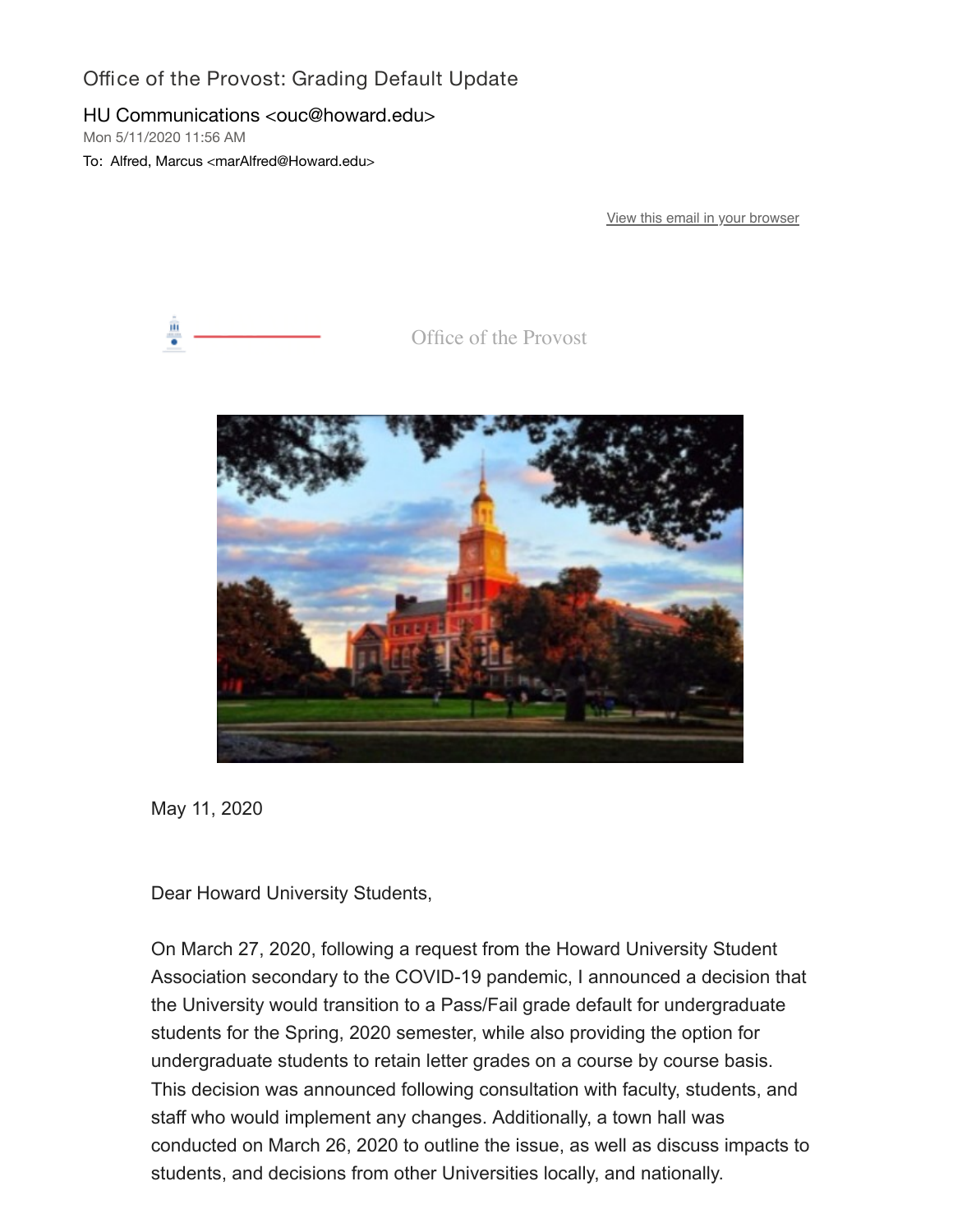The purpose of the modification in the letter grade system was to address the additional stress and disruption that students were facing secondary to the COVID-19 pandemic. The aim was to provide flexibility to our students, while also maintaining the academic integrity of courses. However, we also have to be realistic about the administrative processes and staff support that is necessary to implement these student decisions. In addition to this accommodation for undergraduate students, the School of Law transitioned to a Credit/No Credit process, consistent with other Law Schools nationally, the School of Divinity transitioned to a Pass/Fail default with the option for students to retain letter grades, and the Graduate School transitioned to provide a Pass/Fail option to graduate students for the Spring, 2020 semester.

We were also aware that no single policy would please every student and every member of the faculty. As we interacted with other academic institutions across the country, there were literally over 100 permutations of Pass/Fail processes, deadlines, and change options that have been implemented. A survey conducted by the American Association of Collegiate Registrars and Admissions Officers (AACRAO) indicated that while the majority of institutions across the country had made modifications in their grading system, over 27% implemented no changes at all. Some institutions went to mandatory pass/fail with no option for letter grade, others left the option to faculty on a case by case basis, and yet others created a new grade category secondary to COVID-19. Some institutions indicated deadlines for student decisions as early as April 7, 2020, and other institutions permitted modifications following submission of grades. Even so, over 5,600 Howard University undergraduate students submitted requests in consideration of their letter grade elections by the April 13, 2020 deadline. Howard University provided significant flexibility to our undergraduate students to opt for letter grades or pass/fail grades on a course by course basis by April 13, 2020. Additionally, the University protected scholarship students by indicating that moving to Pass/Fail would not jeopardize an undergraduate student's financial aid or scholarship eligibility in Spring, 2020. Recipients of institutional scholarships would maintain scholarship eligibility, and would be reviewed for renewal after the Fall, 2020 semester. Further, undergraduate student recipients of University scholarships would be eligible to receive Pass/Fail grades, where applicable. However, again, scholarship recipients were reminded that the criteria to maintain scholarship eligibility would remain in effect, and will be reassessed following the Fall, 2020 semester.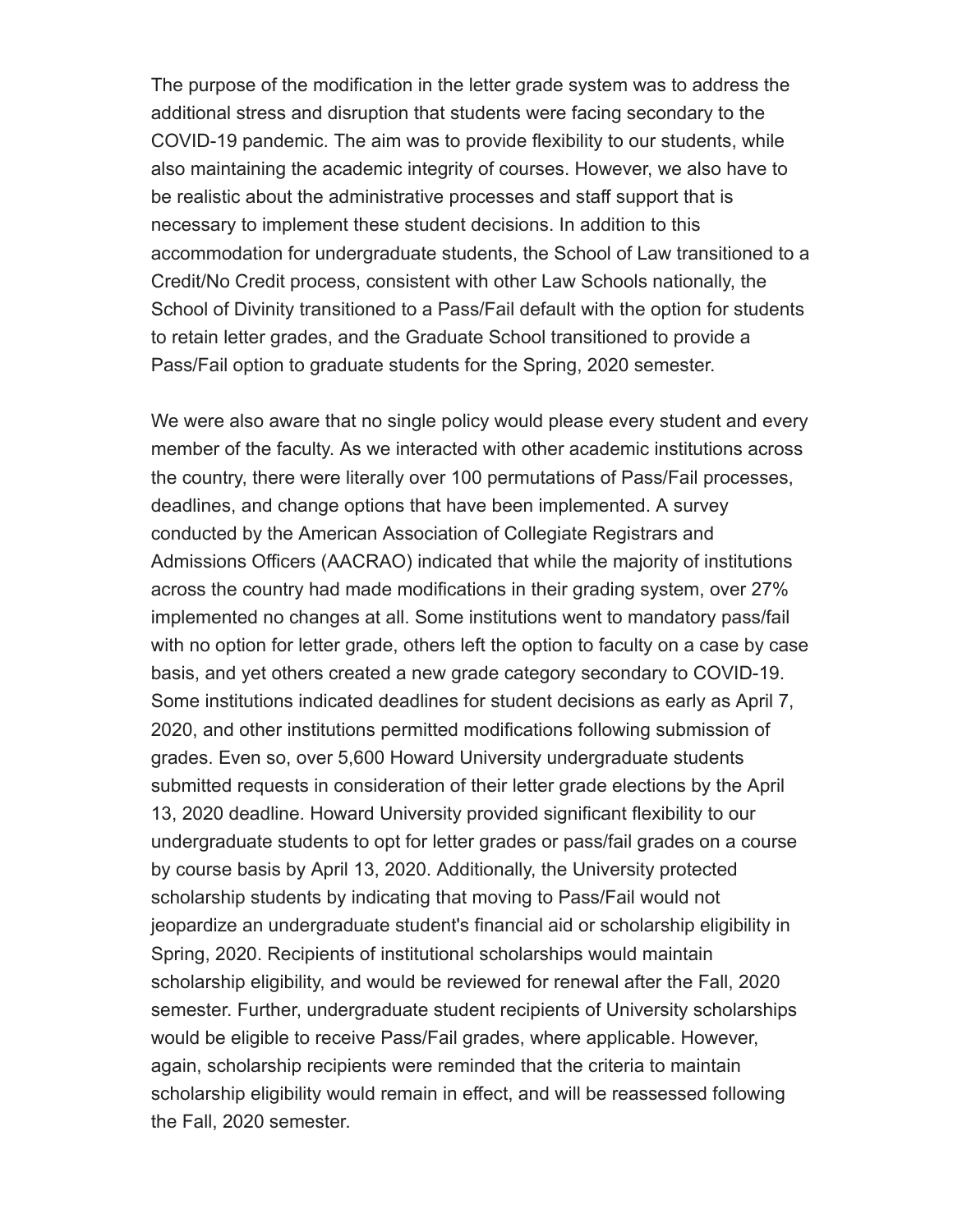A significant concern of faculty was to maintain the academic integrity of coursework, while providing reasonable flexibility to our student. The flexibility provided, however, comes at a significant administrative burden. Allowing students the opportunity to select grade options on a course by course basis meant that the process could not be automated, and grades would have to be converted manually for over 25,000 individual grade elections. As a result, a strict deadline of April 13, 2020 was communicated to students to facilitate this process. This date was nearly three weeks after the March 27, 2020 announcement to students.

While we have received several requests to extend the pass/fail deadline, or allow students to modify their election following the submission of grades, I remind you of several of the criteria enumerated when the decision was communicated on March 27, 2020;

"11. Students would have to declare their preference to earn letter grades to the Office of the Registrar (electronic process will be outlined) no later than April 13, 2020. This would allow students time to acclimate to the online/remote instruction environment and to make an informed decision in consultation with their faculty members and/or advisors. This would also allow ample time for Deans to validate the option for Pass/Fail grade assignments.

12. Students would not be able to reverse the letter grade option once the request is submitted to the Office of the Registrar.

13. Students could not revert Pass/Fail grades to letter grades once grades have been posted."

## [https://newsroom.howard.edu/newsroom/article/12111/office-provost-adoption](https://nam04.safelinks.protection.outlook.com/?url=https%3A%2F%2Fhoward.us3.list-manage.com%2Ftrack%2Fclick%3Fu%3Dda96b3e11d604fc7332653c0e%26id%3D30b6ba2ca5%26e%3D0058eb68db&data=02%7C01%7CmarAlfred%40Howard.edu%7C73f14ab8c83141d6a25608d7f5c3d398%7C02ac0c07b75f46bf9b133630ba94bb69%7C0%7C0%7C637248093726884883&sdata=FH9x4lWUsGFWS57eWlRpiiMQEoa%2FjlMWaJU5PXOSTEs%3D&reserved=0)passfa

We are aware that for some courses, a significant portion of the course grade may not have been attained prior to April 13, 2020. Additionally, some students have expressed concerns that all faculty may not have provided a status of grades prior to April 13, 2020. These individual circumstances however, do not obviate the great flexibility that was provided to students regarding grade options. While we have considered decisions made by other academic institutions, the wide variety of modifications, deadlines, and defaults highlights that each institution proceeded in a way that best suited their students, faculty, and necessary administrative processes. Additionally, as stated by a faculty